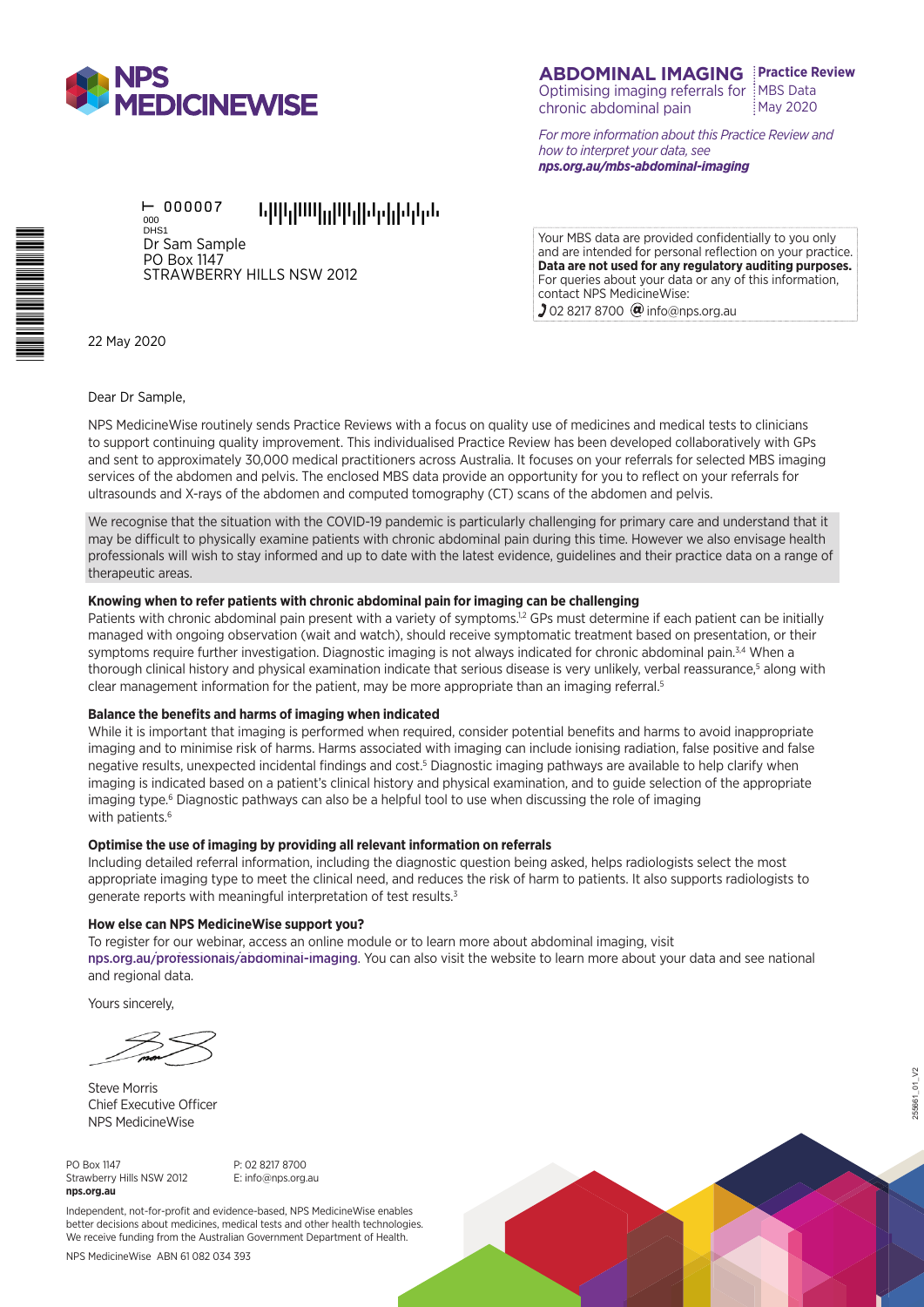## **How to use your confidential Practice Review**

This Practice Review is intended to support your professional development in the management of patients with chronic abdominal pain by providing an overview of current best practice recommendations alongside your individualised imaging referral data. Consider your practice profile and your patients' indications for diagnostic imaging when reflecting on these data. Note these data show the quantity of imaging requested that was performed, however the reason for the imaging referral cannot be determined from MBS data.

**The data are not used for any regulatory purposes and NPS MedicineWise provides this information for your reflection only.** The data are from Services Australia (formerly Australian Government Department of Human Services) and include MBS claims for pelvic and abdominal imaging referrals that you ordered and that were performed for your patients. Note that MBS item codes for urinary tract-specific ultrasounds have not been included.

# **How many and what type of abdominal and/or pelvic imaging referrals did you make in 2019?**



# [nps.org.au/mbs-abdominal-imaging](http://www.nps.org.au/mbs-abdominal-imaging)

- Taking a clinical history including biopsychosocial factors, and performing a physical examination is the first step when patients present with chronic abdominal pain.<sup>1</sup>
- Identify alarm features (red flags) as these may require further investigation.4
- Consider imaging for patients with abnormal blood test results or signs and symptoms associated with specific gastrointestinal disorders.2
- Plain abdominal X-rays are only indicated in specific situations such as suspected bowel perforation.<sup>6</sup>

When considering referring a patient for imaging, diagnostic pathways are available and may be helpful to determine whether imaging will help inform a diagnosis or influence management, and the most appropriate imaging type for the presenting clinical findings. Refer to:

- local health pathways
- WA Diagnostic Imaging Pathways (DIP): www.imagingpathways.health.wa.gov.au
- American College of Radiology (ACR):



# **How has your rate of abdominal and/or pelvic imaging referrals changed over time?**

What do you consider before referring patients for abdominal or pelvic CT scans or abdominal ultrasounds?

#### **Points for reflection**

- Choosing the most appropriate type of imaging (when it is indicated) is important, as benefits and harms vary for different imaging types. For example, CT scans provide more detailed cross-sectional images than ultrasounds but like X-rays, CT scans expose the patient to ionising radiation.<sup>7</sup>
- Use a shared decision-making approach to management and communicate to the patient the risk of harms as well as potential benefits of the different imaging types.<sup>8</sup>
- The increase in incidental findings as a result of the high imaging quality of CT scans can lead to overdiagnosis and further unnecessary tests for the patient.<sup>9</sup>
- Recommendations from the ACR of how to manage incidental findings in the kidney, liver, adrenal gland and pancreas, can be found at www.acr.org/clinical-resources/incidental-findings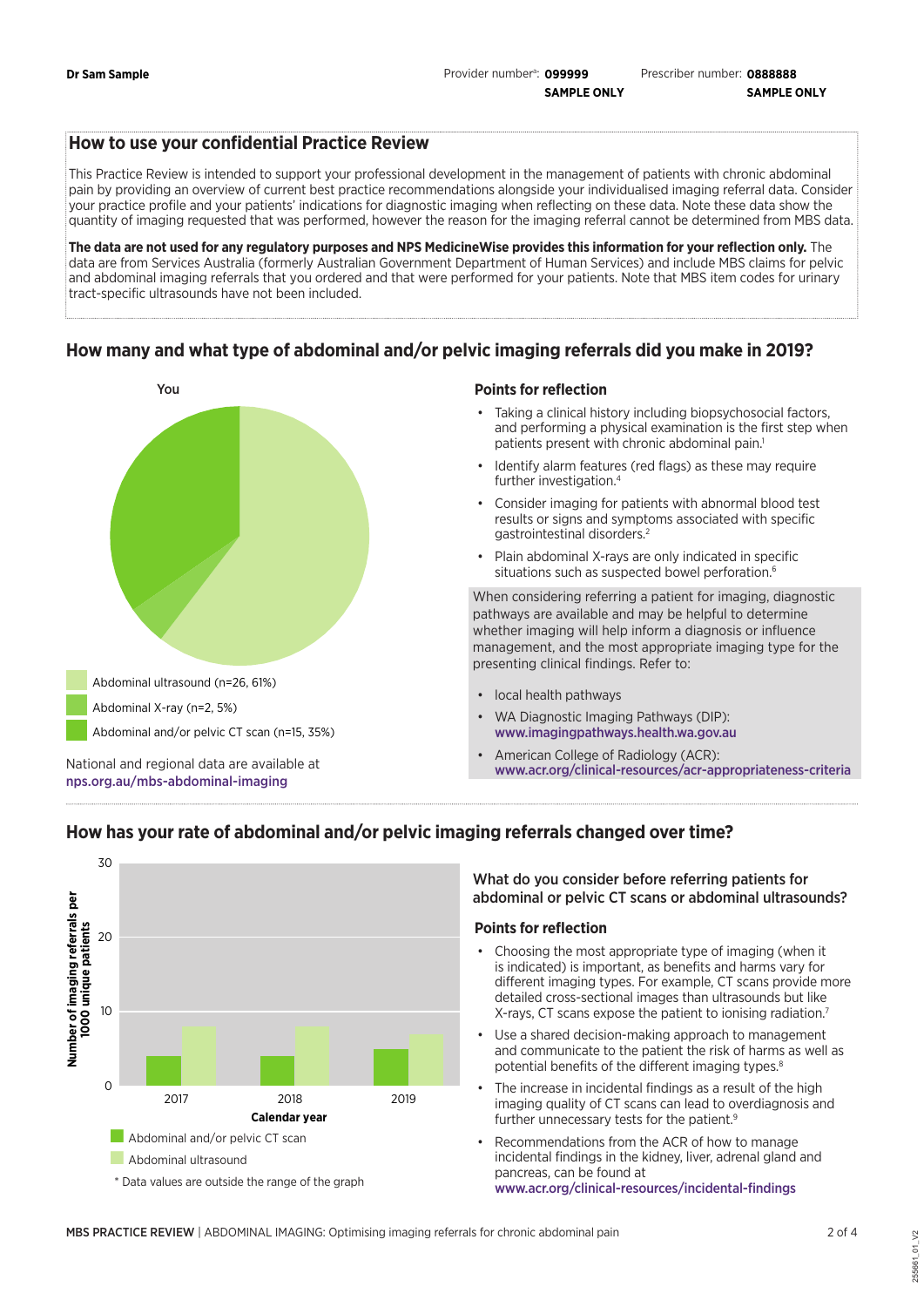# **What information do you include on your imaging referrals?**



- $\Box$  identity of the patient  $\Box$  identity of the requester  $\Box$  relevant history and examination findings
	- $\Box$  location of pain
	- $\Box$  any red flags (indicators for specific clinical conditions)
- $\Box$  provisional diagnosis and the clinical question being addressed
- $\Box$  any instructions for the procedure
- $\Box$  results of relevant previous investigation findings, including past relevant imaging which can assist in interpreting radiologist results
- $\Box$  information to demonstrate the service meets specific MBS requirements.<sup>10</sup>

## **Points for reflection**

- Quality referrals can focus the investigation and assist in interpreting radiologist results.<sup>3,10</sup>
- Ensuring that CT scan referrals include information on specific location to image and suspected condition will help the radiologist perform the required imaging, while minimising patient exposure to contrast and high-dose ionisation.<sup>3</sup>
- Further information about quality referrals can be found at [nps.org.au/news/quality-referral](http://www.nps.org.au/news/quality-referral)

# **What does this Practice Review mean for me?**

- Do I consider how the results of the proposed imaging referral will influence management?
- Are there evidence-based resources such as local health pathways or diagnostic imaging pathways that might inform my decisions ?
- Do I use a shared decision-making approach with the patient when considering imaging referrals?
- Do I check if previous imaging is available to avoid unnecessary duplication of tests?
- Do I consider if similar information can be obtained without exposure to harms such as ionising radiation?
- Do I make quality referrals by including all relevant information?